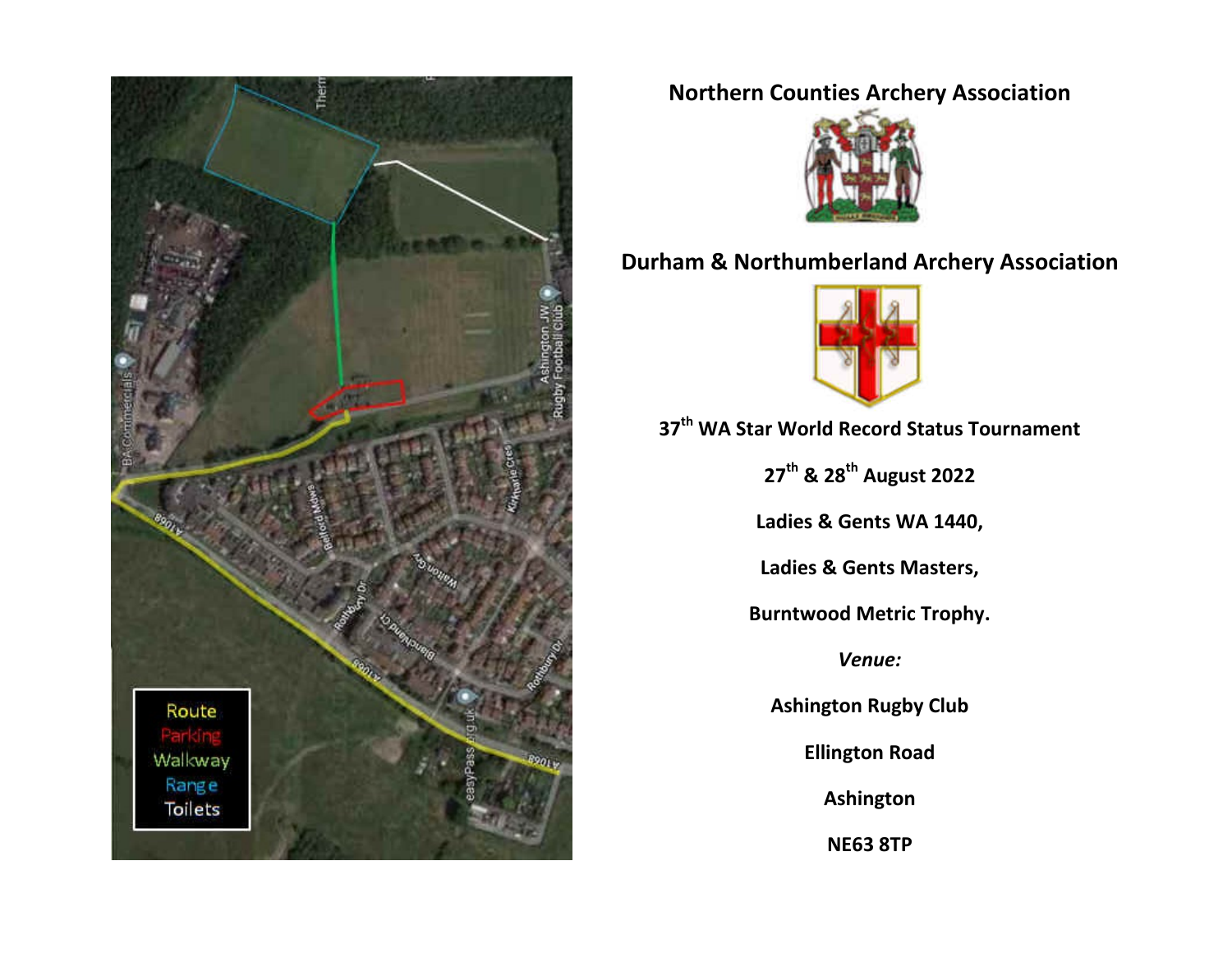### **Officials;**

Lord/Lady Paramount; To Be Announced Judge in Charge; Sharon Tideswell,

Director of Shooting; George McMillan,

Judges; Dave Crow, Lynn Nicholson and Dave Potts (candidate judge).

| <b>Inspection</b> | 09:00 to 09:30 am.                      |
|-------------------|-----------------------------------------|
| Practice          | 2 ends of practice commencing 09:30 am. |
| <b>Shooting</b>   | Commences 10:00 am                      |
| <b>Rules</b>      |                                         |

- 1. WA Rules of Shooting shall apply with the following adopted;
	- a. At 90m, 70m, 60m distances ends of 6 arrows will be shot in 4 minutes.
	- b. There will be 4 archers per boss shooting in 2 details.
- 2. Should the Tournament be terminated early, the score up to and including the last completed end will decide the awards.
- 3. AGB rule 307 dress code (book 3 Chapter 20) will apply.
- 4. Current AGB affiliation identity cards/smart phones to be shown at registration.

*Note; As a competitor to this tournament the following information may be collected and shared with tournament organizers, scoring systems and other competitors for example, target lists and results may be published that include: Surname, Gender, Bow style, Date of Birth/Age category, Email, Address, Phone number, Club (and ID), County (and ID), Region (and ID), Round (unless defined by age), Disabled (Y/N), Disability info.*

### **Entry Fee:****£20:00 Saturday & Sunday, one day only £11:00**

No substitutes allowed. Entry fee not returnable after closing date, no entry without fee, no telephone entries.

**Closing Date: 19th August 2022.** Late entries only if space permits. Campinglimited space is available adjacent the shooting range for tents and caravans on Friday and Saturday nights only, showers are available at the Rugby Club facility.

**Entries to:** Trev Cameron-Brown, 3 Longleat Gardens, Pegswood, NE61 6TQ. Cheques should be made payable to Greenlane Archers

**or**

Email entry form to [tcb-01@hotmail.co.uk](mailto:tcb-01@hotmail.co.uk) and payment by bank transfer stating name(s) of entrant(s), bank details will then be sent on receipt of entry. **Refreshments** drinks & sandwiches will be available throughout the weekend. **Drug Testing** This is a record status shoot and competitors may be approached for and must comply for testing; refusal to provide a test sample will be treated as a positive result.

**Liability** Ashington Rugby Club, DNAA & Greenlane Archers, their servants or agents cannot accept responsibility for any loss or damage to vehicles, equipment and property or for personal injury howsoever caused.

**Photography** In accordance with GNAS/AGB Child & Vulnerable Adult Protection policy anyone wishing to use camera or video equipment please notify the organizer before the event and sign the registration form available on the day.

#### **Prize List & Awards-Double WA Star**

#### **Recurve**

| Ladies                                                            | Gentlemen                            |  |  |  |
|-------------------------------------------------------------------|--------------------------------------|--|--|--|
| 1 <sup>st</sup> Score Engraved Glass                              | 1 <sup>st</sup> Score Engraved Glass |  |  |  |
| 2 <sup>nd</sup> Score Engraved Glass                              | 2 <sup>nd</sup> Score Engraved Glass |  |  |  |
| Compound                                                          |                                      |  |  |  |
| Ladies                                                            | Gentlemen                            |  |  |  |
| 1 <sup>st</sup> Score Engraved Glass                              | 1 <sup>st</sup> Score Engraved Glass |  |  |  |
| Recurve & Compound distances & other awards depending on entries. |                                      |  |  |  |

**Longbow & Barebow** awards according to entries NB: One prize/award only per archer from above list.

Recurve & Compound

### **1st DNAA Lady 1st DNAA Gent**

Trophy & Medal Trophy & Medal

**Recurve Team** (Highest combined scores of any 4 recurve archers from a club) Shield and medals.

**Compound Team** (Highest combined scores of any 3 compound archers from a club) Shield and medals.

**Most Improved DNAA Archer** (Saturday to Sunday) Any bow type. Border Trophy and medal.